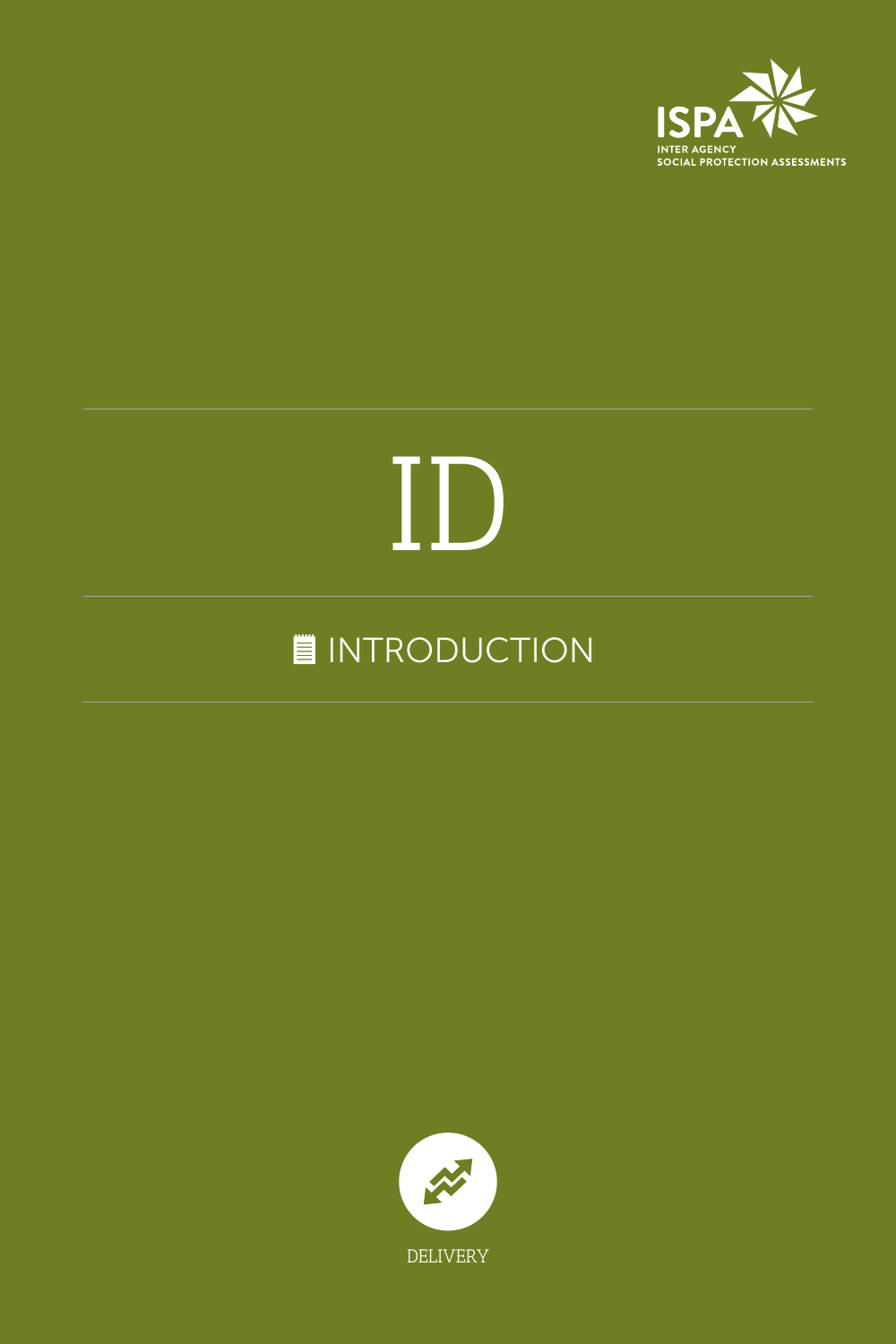## ■ Introduction

#### This tool is part of the Inter Agency Social Protection

Assessments (ISPA) initiative, a set of practical tools that help countries improve their social protection system by analyzing its strengths and weaknesses and offering options for further action. Countries can apply ISPA tools periodically to track performance over time.



The Inter Agency Social Protection Assessments (ISPA) tools are the result of a multi-agency initiative that aims to put forth a united set of definitions, assessment tools, and outcome metrics to provide systematic information for a country to assess its Social Protection system, schemes, programs, and implementation arrangements. Assessments are done with the goal of improving performance and analyzing trends over time. The ISPA tools are part of a free and publicly available platform, building on existing work by the United Nations system, the World Bank, bilateral donors, and other development agencies.

#### Why are ID systems important?

In modern society, individuals need to prove their identification for a wide range of activities, including voting, opening a bank account, buying or inheriting property, paying taxes, or qualifying for social protection benefits. However, identification and civil registration systems cover only a fraction of the population in low and middle-income countries. This poses challenges for the implementation of social protection schemes and programs that require verifying the ID of their beneficiaries as well as, in many cases, their age, address, or family status. Poor ID systems or abuse of the data collected through ID systems leads to fragmentation and duplication of efforts, generates exclusion, undermines the effectiveness of social protection systems, and may erode trust in the government in general. It is therefore important to assess the accessibility, robustness, and coherence of national and program-specific ID systems and understand the ID ecosystem. Where no effective national ID systems exists, the tool offers alternative ID mechanisms for the administration of social protection systems and programs.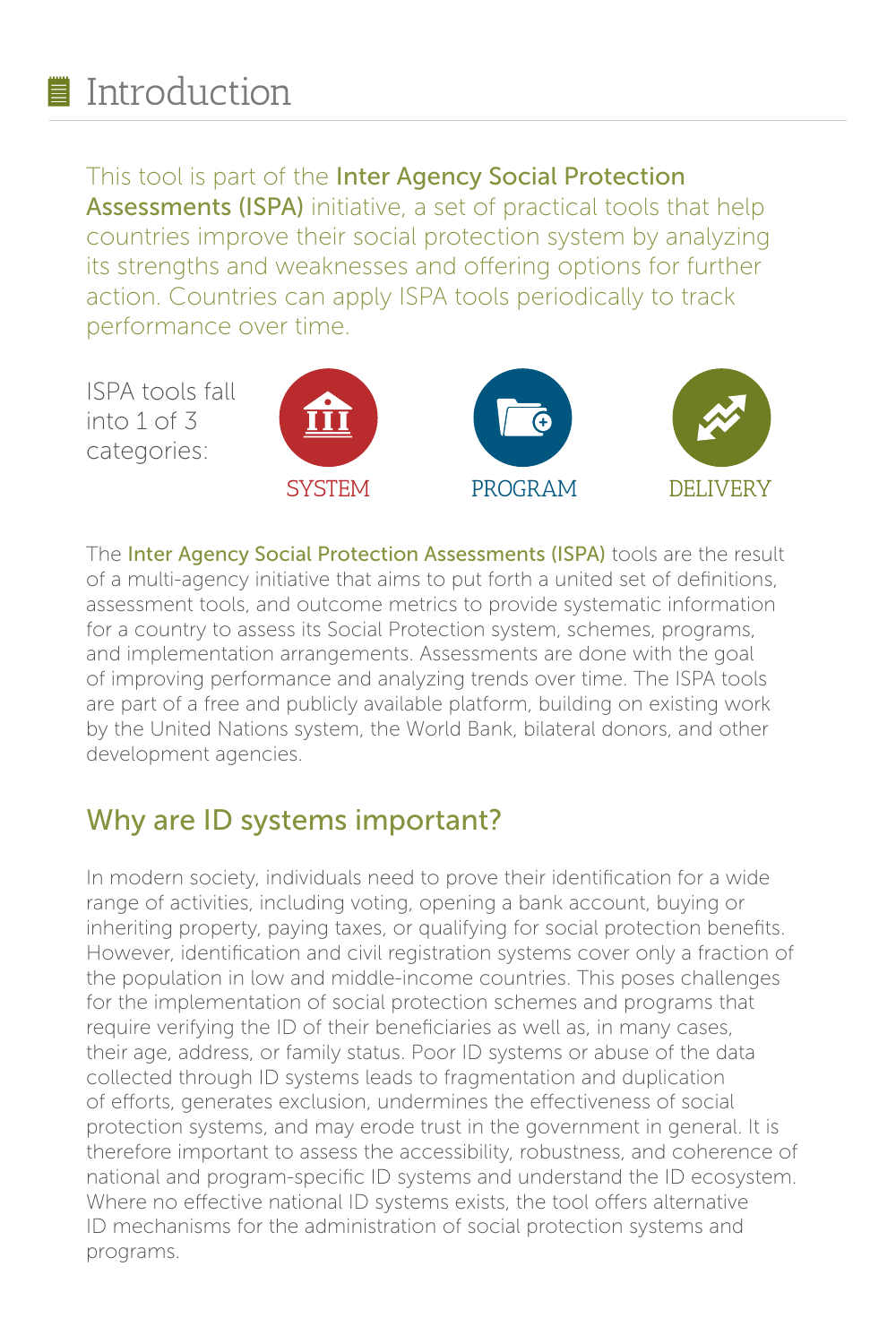

The **ID** tool aims to assess the performance of ID systems in a country and sets out possible options for enhancement. The tool generates systematic information on the strengths and weaknesses of existing ID mechanisms and, depending on the country context and evidence generated, provides guidance as to whether to prioritize building program-specific IDs, integrated registries, or national identification systems.

The assessment follows the standard ISPA framework:



The tool is not prescriptive and does not provide a specific implementation plan. It is a diagnostic tool that should be applied by a team of professionals with expertise in the subject matter as input to developing policy options and recommendations.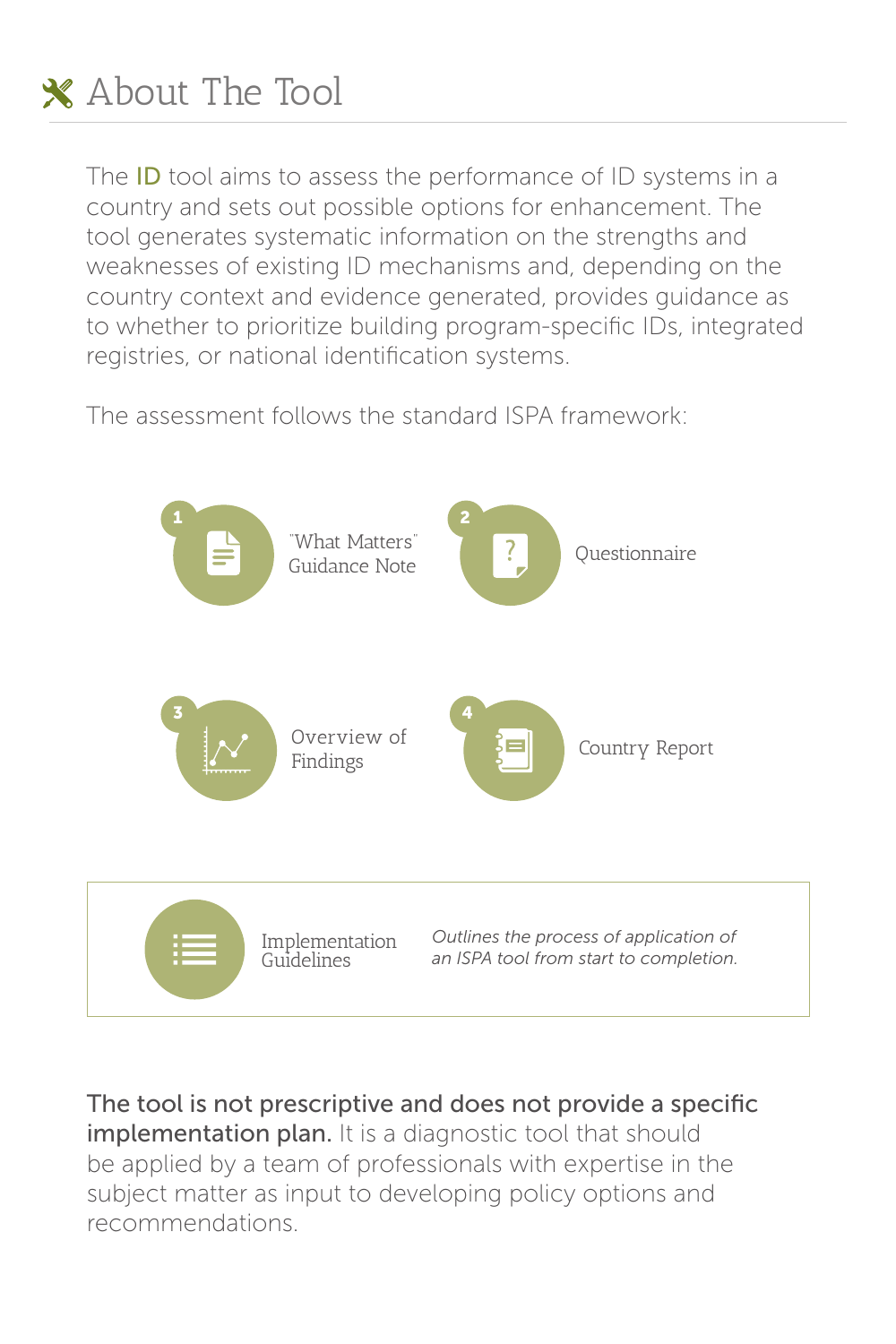## ABOUT THE "WHAT MATTERS" GUIDANCE NOTE

The "What Matters" Guidance Note provides background for those wishing to carry out or commission an assessment of a country's ID program. The set of criteria described in the "What Matters" Guidance Note lays down the conceptual foundation for the assessment on the basis of good practices and illustrations from real world experiences.

The tool distinguishes between foundational ID systems that operate nationwide, cover the entire population and are used for all identification purposes, and functional ID systems that are established for a particular program or a group of programs. Both benefit from well functioning civil registration and vital statistics systems. Recognizing the differences regarding initial conditions, priorities and capacities, the tool does not prescribe a single path towards improving ID delivery mechanisms but rather proposes an analytical framework to develop national strategies for improving ID systems in a given context.

The process is envisioned as a collaborative effort amongst country stakeholders and international partners. The assessment should be performed jointly with relevant stakeholders and the final results will be arrived at after discussions with them.

The instrument details why identification is important for social protection systems and contains a conceptual framework for assessing ID delivery systems from a social protection perspective.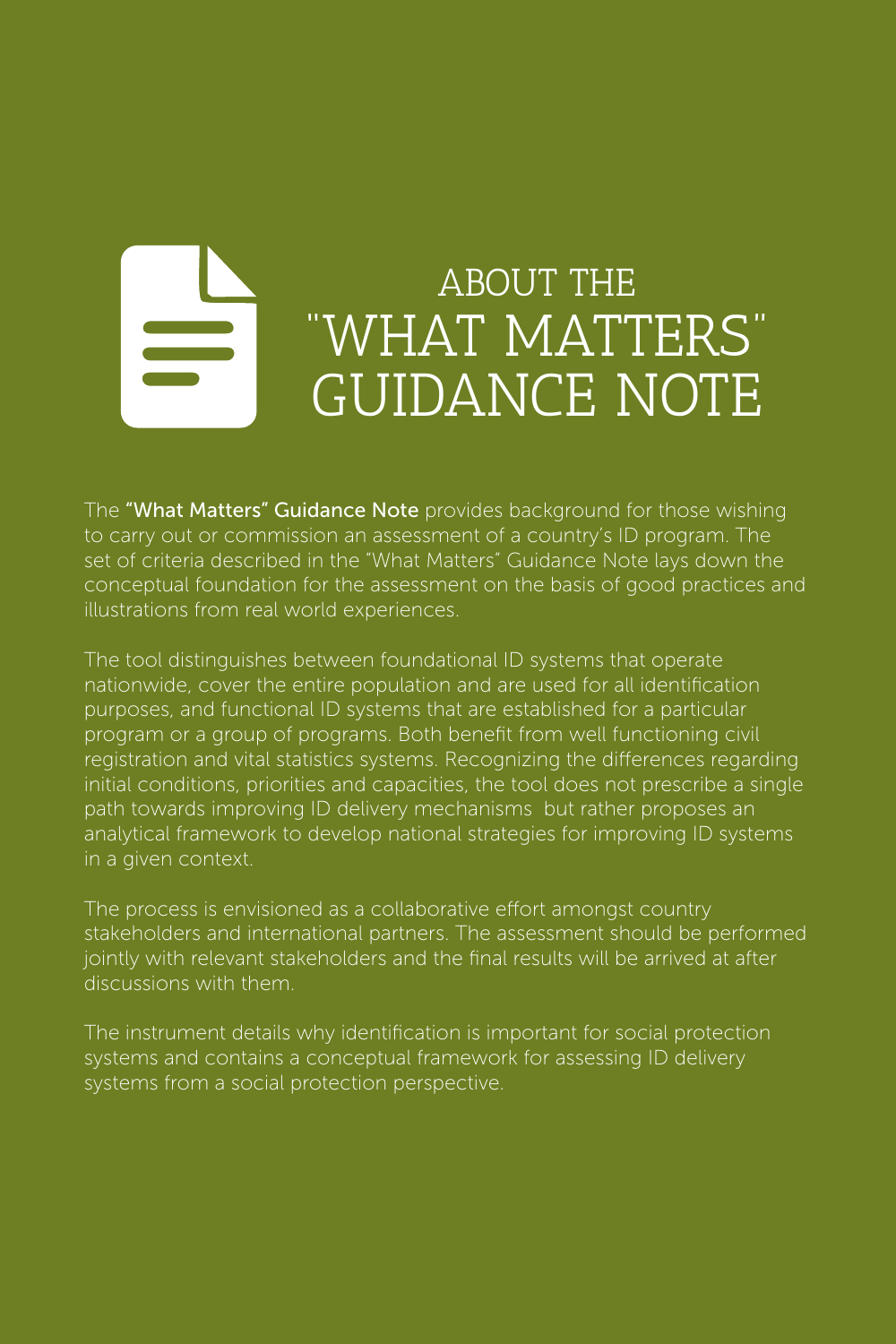ID systems performance is assessed using four main criteria:

## 1 ACCESSIBILITY

- *• Coverage of functional and foundational IDs, including Civil Registries.*
- *• Appropriateness to ensure accessibility*

## 2 ROBUSTNESS

- *• Uniqueness (ensuring beneficiaries are not entered in the database more than once)*
- *• Security (accurate, reliable, and able to prevent fraud)*
- *• Effectiveness of verification at the point of transaction*

#### 3 COHERENCE, INTEROPERABILITY & INTEGRATION

- *• Interoperability for different transactions*
- *• Integrated (ID mechanism can be used by many programs*  and actors and beneficiaries/users can use it for different *purposes)*
- *• Portability*

#### 4 GOVERNANCE & RESPECT FOR RIGHTS & DIGNITY

- *• Clear roles and responsibilities for different stakeholders involved in the ID mechanism*
- *• Adequate level of institutional capacity to roll out the process required for the ID system*
- *• Personal data and privacy of ID information are guaranteed by the system.*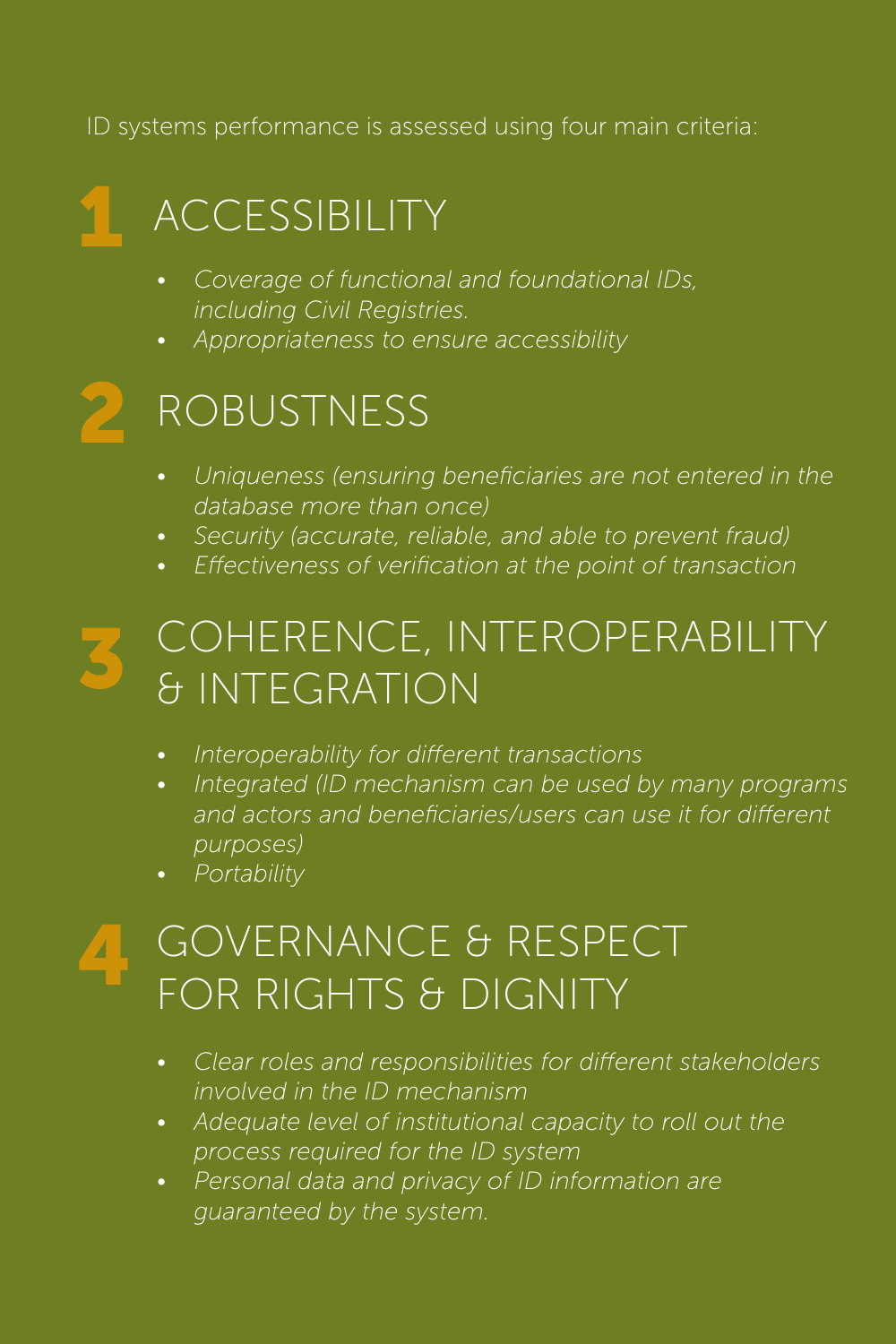

The standardized **Questionnaire** provides a framework to collect key qualitative  $\theta$ quantitative information, which will facilitate the development of evidence-based options for countries to consider and act upon.



The Overview of Findings helps to organize the finding from the Questionnaire. It uses a four point scale. This assessment approach helps to identify areas that may benefit from strengthening, in line with best practice, as well as ensuring that trade-offs between criteria are made explicit to policy makers.





The Country Report summarizes the assessment and suggest policy options for strengthening ID mechanisms. The primary aim of this work is to facilitate country dialogue in supporting the strengthening of social protection and labor systems.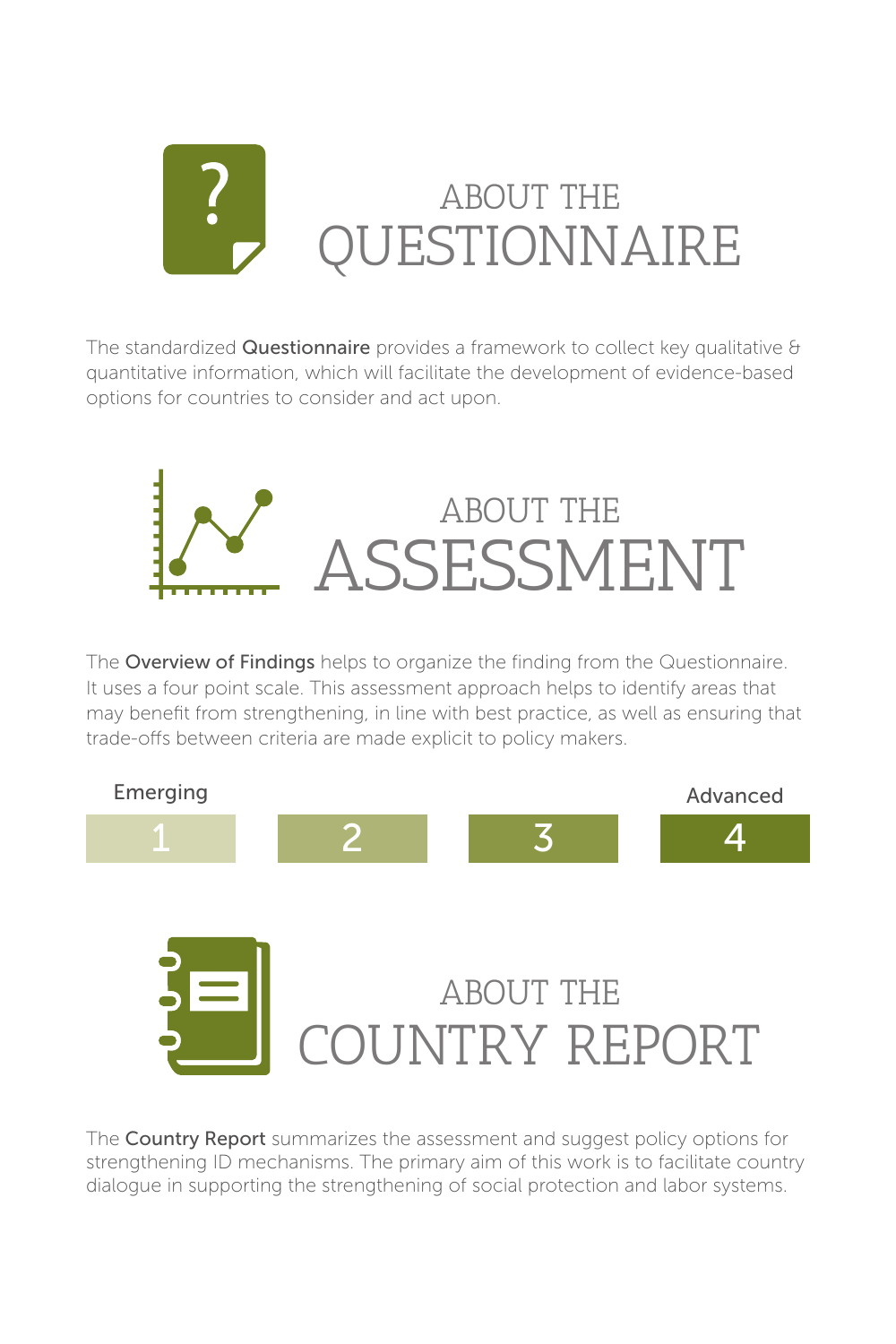## PPLIE. HOW ARE ISPA TOOLS



The ID assessment is done with data gathered through both desk research and information provided by stakeholders in the field. The time required for the application of the ID Assessment tool will vary depending on the complexity and comprehensiveness of the ID delivery system being evaluated & the availability of relevant data.